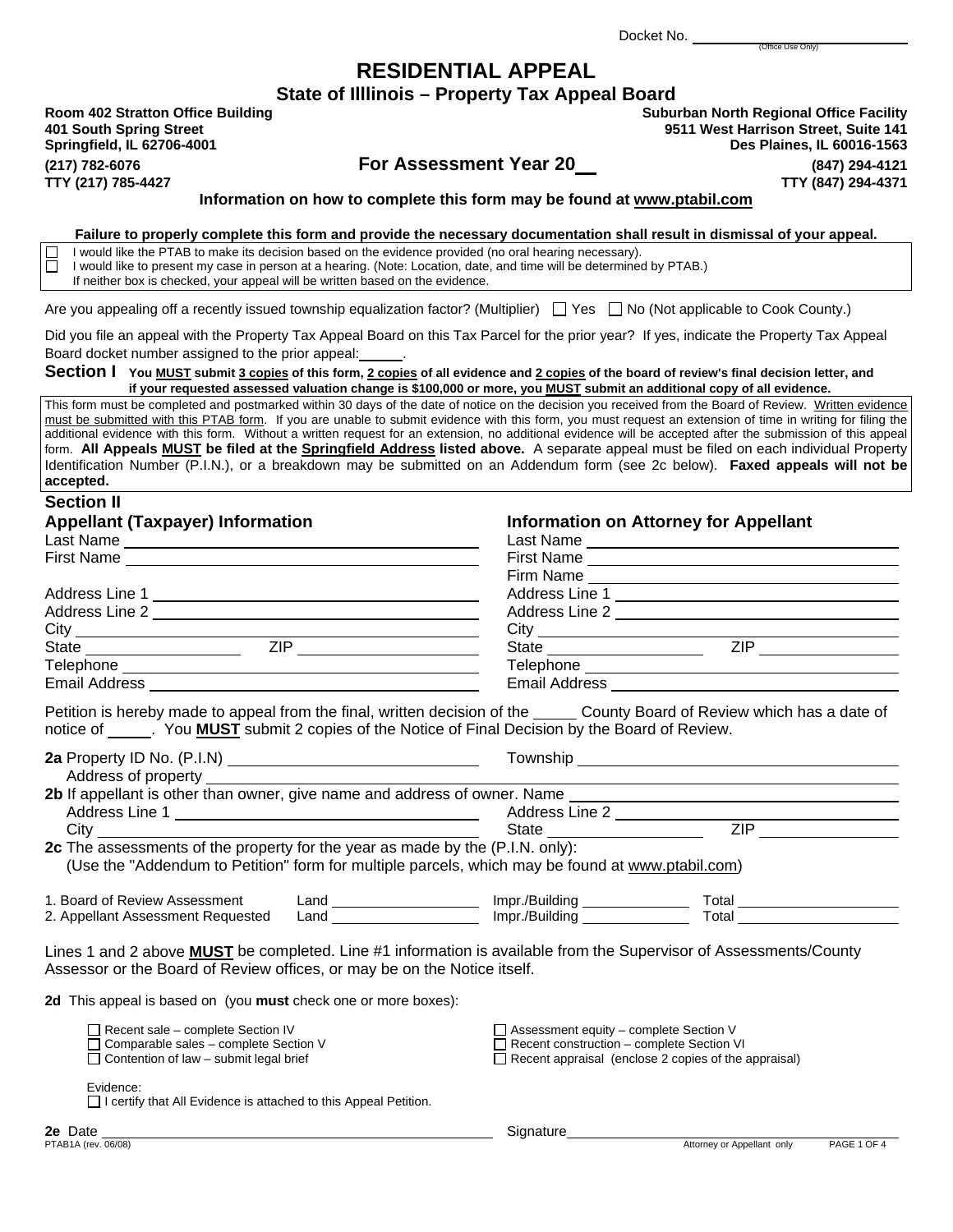### **Section III – Description of Property**

|                                                                                                      |               |            |                                               |                   |                                                | Street frontage in feet                                                         |                                                                                                                         |
|------------------------------------------------------------------------------------------------------|---------------|------------|-----------------------------------------------|-------------------|------------------------------------------------|---------------------------------------------------------------------------------|-------------------------------------------------------------------------------------------------------------------------|
|                                                                                                      |               |            |                                               |                   | (Square feet of living area)                   |                                                                                 |                                                                                                                         |
|                                                                                                      |               |            |                                               |                   |                                                |                                                                                 |                                                                                                                         |
| Construction                                                                                         | $\Box$ frame  | l I brick  | $\Box$ masonry                                |                   |                                                |                                                                                 |                                                                                                                         |
| <b>Design/No.Stories</b>                                                                             | $\Box$ single | $\Box$ two |                                               |                   | $\Box$ one and one-half $\Box$ other _________ |                                                                                 |                                                                                                                         |
| <b>Foundation</b>                                                                                    | $\Box$ slab   |            |                                               |                   |                                                | $\Box$ crawl-space $\Box$ full basement $\Box$ partial basement $\Box$ finished | unfinished<br>$\perp$                                                                                                   |
| Garage                                                                                               | none          | attached   | $\Box$ detached $\Box$ one-car $\Box$ two-car |                   |                                                | $\Box$ three-car                                                                | Size _______ sq. ft.                                                                                                    |
| No. of Bathrooms ______                                                                              |               |            |                                               | No. of Fireplaces |                                                |                                                                                 | <b>Central air</b> $\Box$ Yes $\Box$ No                                                                                 |
|                                                                                                      |               |            |                                               |                   |                                                |                                                                                 |                                                                                                                         |
| What was the date and price of the most recent sale of the property? Date: _________________________ |               |            |                                               |                   |                                                | Price: $\mathcal{L}$                                                            | <u> The Communication of the Communication of the Communication of the Communication of the Communication of the Co</u> |

#### **Section IV – Recent Sale Data**

The following information regarding the sale of the subject property is furnished to the Property Tax Appeal Board to render a decision based on the sale evidence provided by the appellant. When the appellant supplies evidence of a recent sale of a residence and the Board of Review has not refuted the arm's length nature of the transaction; the Property Tax Appeal Board generally finds that the sale price of a recent arm's length sale of the subject property is the best evidence of value. You must submit evidence of the actual sales price by including a sales contract, RESPA statement, Real Estate Transfer Declaration (Department of Revenue), and/or Settlement Statement.

#### **Read carefully and answer all questions.**

| Is the sale of this residence a transfer between family or related corporations? $\Box$ Yes $\Box$ No                      |                           |
|----------------------------------------------------------------------------------------------------------------------------|---------------------------|
|                                                                                                                            |                           |
|                                                                                                                            |                           |
| Was the property advertised for sale? $\Box$ Yes $\Box$ No How long a period?                                              |                           |
| If so, in what manner? $\Box$ local paper $\Box$ multiple listing $\Box$ other $\Box$                                      |                           |
| Was this property sold in settlement of $\Box$ an installment contract $\Box$ a contract for deed or $\Box$ a foreclosure? |                           |
| Was the seller's mortgage assumed? $\Box$ Yes $\Box$ No                                                                    | If yes, specify amount \$ |
| If renovated, amount spent before occupying \$                                                                             |                           |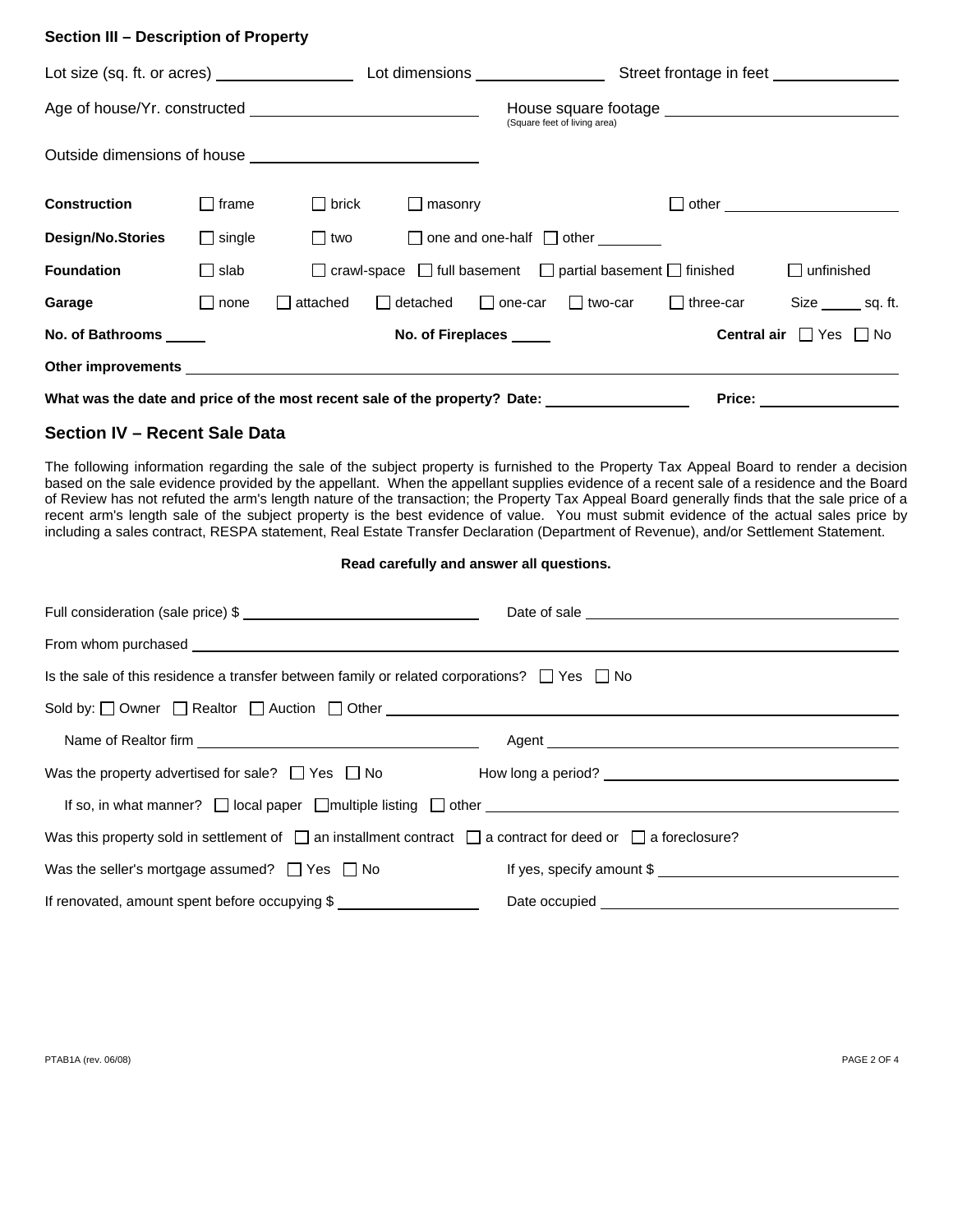# **Section V – Comparable Sales/Assessment Grid Analysis**

An appraisal may be submitted for completion of this section.

An appraisal establishing the fair market value of the subject property under appeal as of the assessment date may also be submitted. **(Note: If a hearing is held in the case, the Property Tax Appeal Board will be better able to judge the weight and credibility of the appraisal if your appraiser testifies in person.)**

Evidence of recent sales of property comparable to the subject property, including the dates of sale, the prices paid, and a property record card or description of each sale showing how it compares to the subject property may also be submitted. (Note: The comparable sales should be similar to the subject property in design, age, amenities, and location.) **Provide at least three comparables.** 

Evidence of assessments of property similar to the subject property, including current assessment of each property, the property record card for each property, or description of each property demonstrating its comparability to the subject property, may also be submitted. (Note: The assessment comparables should be similar to the subject property in size, design, age, amenities, and location.)

#### **Provide at least three comparables. All comparables should be similar to the subject in size, design, age, amenities, and location. Photographs of the comparables should be submitted.**

|                                               | Subject (your<br>house) | Comp#1 | Comp#2 | Comp#3 | Comp #4     |
|-----------------------------------------------|-------------------------|--------|--------|--------|-------------|
| <b>Property Index</b><br>Number (P.I.N.)      |                         |        |        |        |             |
| <b>Address</b>                                |                         |        |        |        |             |
| Neighborhood                                  |                         |        |        |        |             |
| Code                                          |                         |        |        |        |             |
| <b>Proximity to</b>                           |                         |        |        |        |             |
| subject                                       |                         |        |        |        |             |
| <b>Total Land</b>                             |                         |        |        |        |             |
| Sq. Ft.                                       |                         |        |        |        |             |
| Design/Number of<br>stories/Class             |                         |        |        |        |             |
| <b>Exterior</b>                               |                         |        |        |        |             |
| <b>Construction</b>                           |                         |        |        |        |             |
| Number of                                     |                         |        |        |        |             |
| <b>Dwelling Units in</b>                      |                         |        |        |        |             |
| <b>Building</b>                               |                         |        |        |        |             |
| Age of property                               |                         |        |        |        |             |
| Number of                                     |                         |        |        |        |             |
| bathrooms                                     |                         |        |        |        |             |
| <b>Living area</b>                            |                         |        |        |        |             |
| (square feet)                                 |                         |        |        |        |             |
| Basement area--                               |                         |        |        |        |             |
| Sq. Ft.                                       |                         |        |        |        |             |
| <b>Finished</b>                               |                         |        |        |        |             |
| basement area --                              |                         |        |        |        |             |
| Sq. Ft.<br>Air conditioning                   |                         |        |        |        |             |
| (Yes or No)                                   |                         |        |        |        |             |
| Number of                                     |                         |        |        |        |             |
| <b>Fireplaces</b>                             |                         |        |        |        |             |
| Garage or car                                 |                         |        |        |        |             |
| port                                          |                         |        |        |        |             |
| (square feet)                                 |                         |        |        |        |             |
| Other                                         |                         |        |        |        |             |
| improvements                                  |                         |        |        |        |             |
| Date of sale                                  |                         |        |        |        |             |
|                                               |                         |        |        |        |             |
| Sale price                                    |                         |        |        |        |             |
| Sale price per                                |                         |        |        |        |             |
| square foot (Sale<br>price / impr. size)      |                         |        |        |        |             |
|                                               |                         |        |        |        |             |
| <b>Land assessment</b>                        |                         |        |        |        |             |
| Improvement                                   |                         |        |        |        |             |
| assessment                                    |                         |        |        |        |             |
|                                               |                         |        |        |        |             |
| <b>Total assessment</b>                       |                         |        |        |        |             |
| Improvement                                   |                         |        |        |        |             |
| assessment per                                |                         |        |        |        |             |
| sq. ft. (Impr.                                |                         |        |        |        |             |
| Assmt. / Living                               |                         |        |        |        |             |
| <b>Area (Sq. Ft.))</b><br>PTAB1A (rev. 06/08) |                         |        |        |        | PAGE 3 OF 4 |